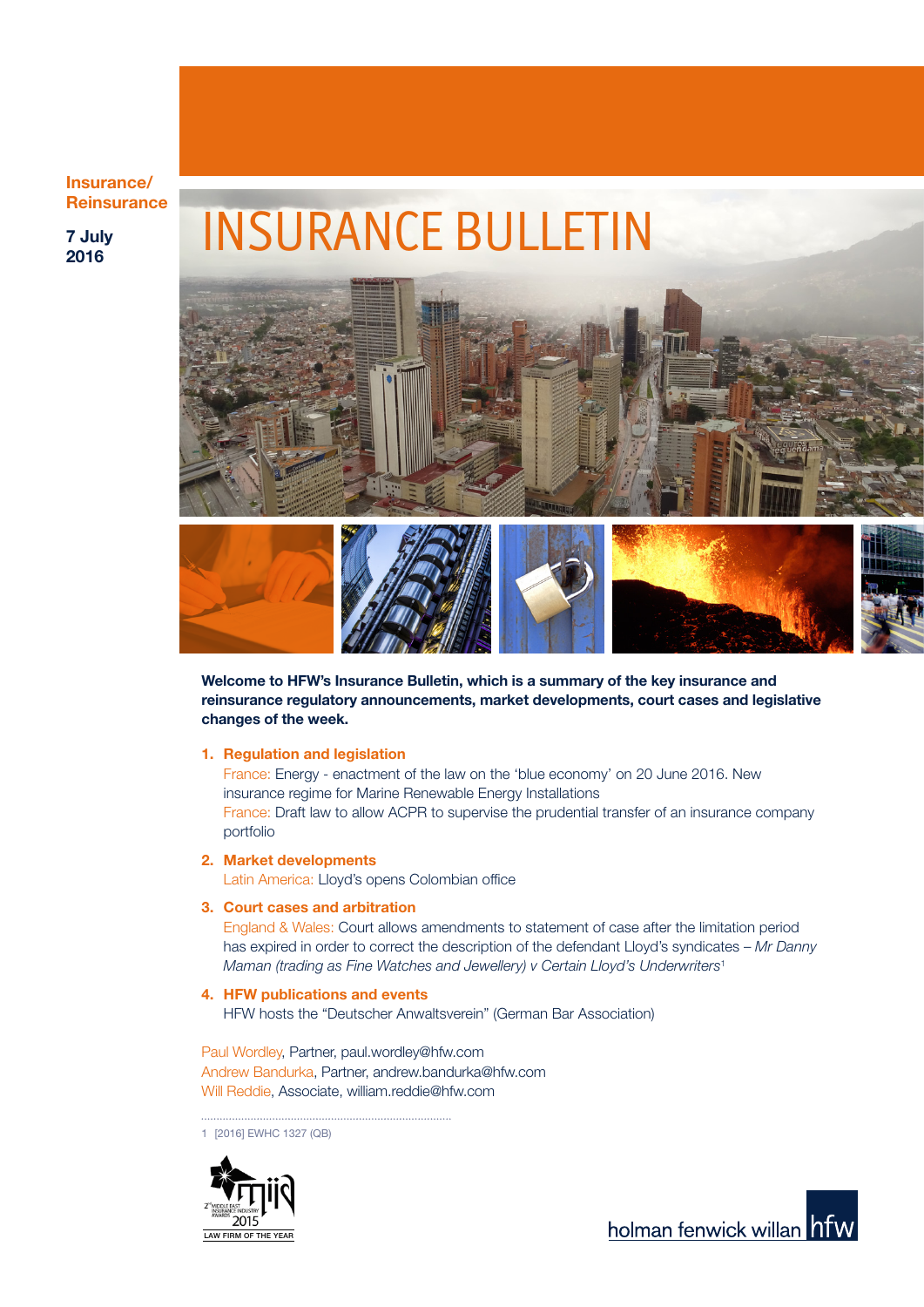

# **hfw 1. Requlation and legislation**

France: Energy - enactment of the law on the 'blue economy' on 20 June 2016. New insurance regime for Marine Renewable Energy Installations

On 20 June 2016, the law on the 'blue economy' which introduces an insurance regime tailor-made for Marine Renewable Energy Installations (MRE) was finally enacted (after being adopted by the senate). In February, we published a detailed briefing on the draft law1 .

Article 84 of the law on the 'blue economy' now classifies MRE installations as "large risks" as defined by decree in the *Conseil d'Etat*, and it excludes them from the mandatory regime applicable to terrorist risks and natural catastrophes. These changes will therefore allow the market freely to fix the terms of cover for such installations in order to meet the desired objective of reducing the insurance cost for MRE projects, as well as supporting development of this sector in France. As "large risks", these installations can now choose the law applicable to their insurance policy and are no longer required to make them subject to French law.

For more information, please contact Pierre-Olivier Leblanc, Partner, Paris, on +33 1 44 94 40 50, or pierre-olivier.leblanc@hfw.com, or your usual contact at HFW.



According to article 21 of the draft law, an insurance company that encounters significant financial difficulties would be ordered by the ACPR to submit a portfolio transfer request in accordance with article L. 324-1 of the French Insurance Code and within not less than four months.

GHISLAIN LEPOUTRE, SENIOR ASSOCIATE

France: Draft law to allow ACPR to supervise the prudential transfer of an insurance company portfolio

On 6 February 2015 the French Constitutional Court held that article L. 612-33 §8 of the French Monetary and Financial Code was contrary to the principle of constitutional protection of property, insofar as it granted the French Prudential and Financial Regulatory Authority (ACPR) the right to order the transfer of all or some of the insurance contracts of a company facing severe difficulties, without consultation with the insurance company or provision of any compensation.

In response to this, a draft law *for transparency and modernisation of the economy*, known as the *Sapin II* draft law, has been put forward. This aims to reinstate the possibility of automatic portfolio transfer, but this time in accordance with the French Constitution, by giving the insurance company the opportunity to organise a transfer itself in exchange for appropriate compensation.

According to article 21 of the draft law, an insurance company that encounters significant financial difficulties would be ordered by the ACPR to submit a portfolio transfer request in accordance with article L. 324-1 of the French Insurance Code and within not less than four months. An authorisation request would then be addressed by the insurer to the ACPR before being notified to the insurance company's creditors.

Under the draft law, the creditors would have two months to submit their comments to the ACPR, and the ACPR would then endorse the transfer provided that creditors' and insureds' interests were preserved. In this respect, the ACPR would have still the last word on the transfer of a company's portfolio.

For more information, please contact Ghislain Lepoutre, Senior Associate, Paris, on +33 1 44 94 40 50, or ghislain.lepoutre@hfw.com, or Louis Cornut-Gentille, Associate, Paris, on +33 1 44 94 40 50, or louis.cornutgentille@hfw.com, or your usual contact at HFW.

<sup>1</sup> [http://www.hfw.com/The-wind-of-change](http://www.hfw.com/The-wind-of-change-emergence-of-an-insurance-regime-appropriate-for-French-marine-renewable-energy-projects-February-2016)[emergence-of-an-insurance-regime-appropriate](http://www.hfw.com/The-wind-of-change-emergence-of-an-insurance-regime-appropriate-for-French-marine-renewable-energy-projects-February-2016)[for-French-marine-renewable-energy-projects-](http://www.hfw.com/The-wind-of-change-emergence-of-an-insurance-regime-appropriate-for-French-marine-renewable-energy-projects-February-2016)[February-2016](http://www.hfw.com/The-wind-of-change-emergence-of-an-insurance-regime-appropriate-for-French-marine-renewable-energy-projects-February-2016)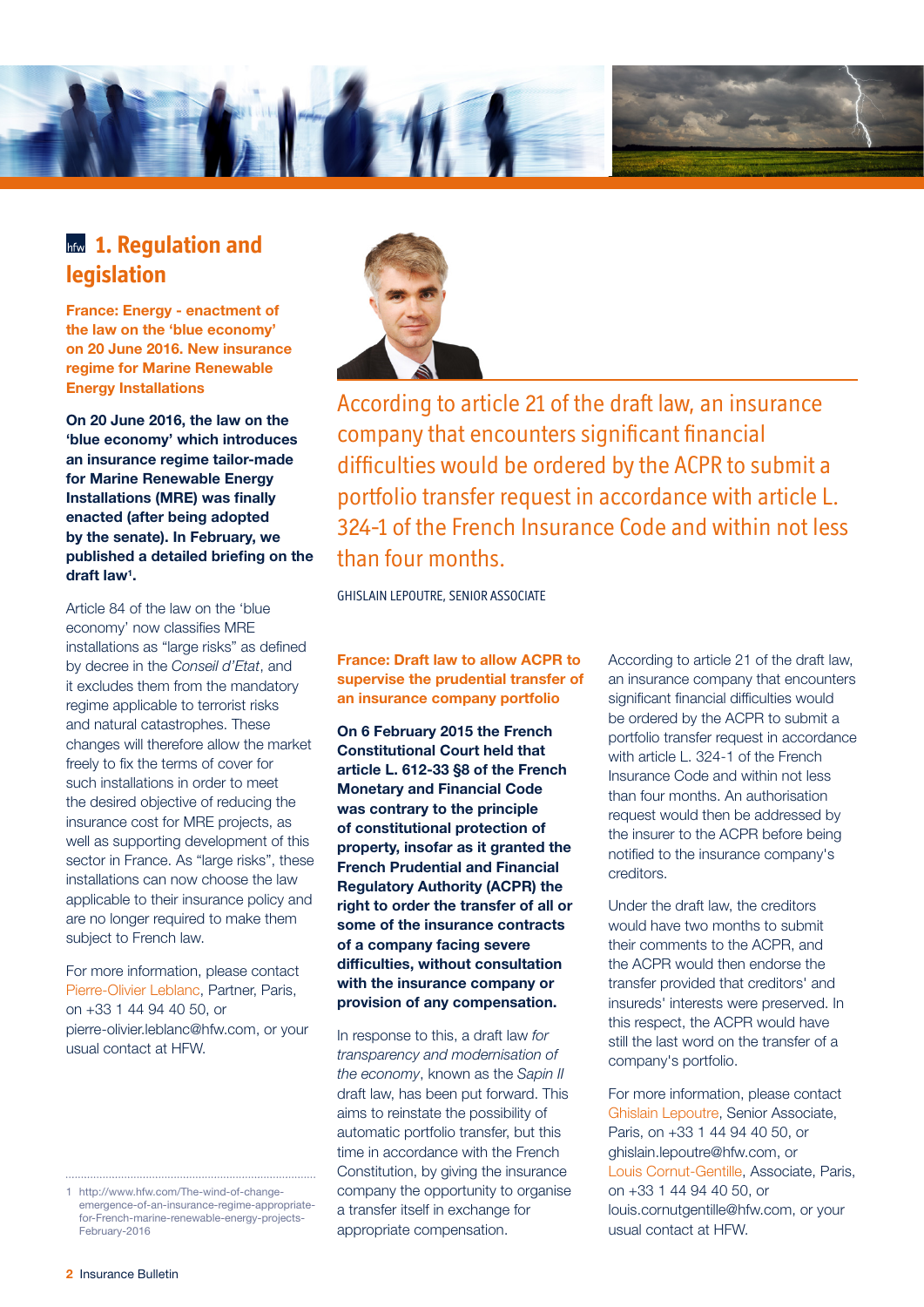

# **2. Market developments**

### Latin America: Lloyd's opens Colombian office

In an effort to expand Latin American trading relationships, on 21 June 2016, Lloyd's opened its first Colombian office, located in Bogotá. Colombia is recognised as a quickly developing hub for facultative reinsurance and Lloyd's has been established in the Colombian market for many years particularly property, energy, aviation, financial lines, liability and construction lines.

In addition, two Lloyd's insurers, Advent and Brit, will be on the Lloyd's Colombia platform and it is hoped that more Lloyd's insurers will join in the future.

The Chairman of Lloyd's, John Nelson, commented:

*"Colombia is an important part of Lloyd's future growth strategy, both as a fast-growth market and as a gateway to Latin America, and I am delighted to be opening our office today....Colombia is a growing economy which is making significant investments for the future. However, insurance penetration is one of the lowest in Latin America, at only 1.6% of GDP....As Colombia realises its economic potential, insurance and reinsurance can play a key role in supporting this economic growth by improving resilience, taking risks out of the country, and helping the economy recover after catastrophes."*

Lloyd's believes that there is considerable opportunity for growth since insurance penetration rates in Colombia currently stand at approximately 1.6% compared with 6.1% global average. In addition, a report by Lloyd's on underinsurance noted that Colombia has an



A recent study by Lloyd's and Cambridge University, the City Risk Index, found that Bogotá and Medellín will generate \$2.5 trillion in economic growth over the next ten years...

LUCINDA RUTTER, ASSOCIATE

underinsurance gap of \$570 million against its natural catastrophe exposures.

A recent study by Lloyd's and Cambridge University, the City Risk Index, found that Bogotá and Medellín will generate \$2.5 trillion in economic growth over the next ten years but could have \$44 billion at risk from a series of threats. The top threats for both cities are: earthquake; market crash; human pandemic; terrorism; and volcano.

For guidance on Colombian insurance and reinsurance law and claims handling considerations to underwriters, claims handlers and their representatives who have business in Colombia, please see HFW's interactive guide to managing claims and re/insurance law in Latin America, which can be found at: [http://www.](http://www.hfw.com/insurance-latin-america-map) [hfw.com/insurance-latin-america-map](http://www.hfw.com/insurance-latin-america-map).

For more information, please contact Lucinda Rutter, Associate, London, on +44 (0)20 7264 8226, or lucinda.rutter@hfw.com, or your usual contact at HFW.

# **bfw** 3. Court cases and **arbitration**

England & Wales: Court allows amendments to statement of case after the limitation period has expired in order to correct the description of the defendant Lloyd's syndicates – *Mr Danny Maman (trading as Fine Watches and Jewellery) v Certain Lloyd's Underwriters1*

In a judgment handed down on 27 May 2016, Master Kay QC held that Rule 17.4 of the Civil Procedure Rules (CPR) which applied where a party sought to amend his statement of case after a limitation period had expired could be used to correct the description of a party irrespective of the fact that it referred to only correcting the name of a party.

The claimant, a jeweller, made a claim under his insurance policy following the theft of several valuable items in two separate incidents: the first on 17 February 2009 and the second on 15 March 2009. Following a rejection of the claim by underwriters, the claimant issued a claim form on 16 February 2015. This was just before expiry of the limitation period according to the wellestablished principle that the cause of action in a claim against insurers would arise at the time when the loss against which the insured was to be indemnified actually occurred. However the claim form incorrectly named the insurance brokers and brokers' agent as the first and second defendants and the third defendant as "Lloyd Syndicate Members". Upon realising their mistake after the limitation period had expired, the claimant's solicitors applied to the court to amend and re-issue the claim form such that the only defendants named were "Certain

<sup>1</sup> [2016] EWHC 1327 (QB)